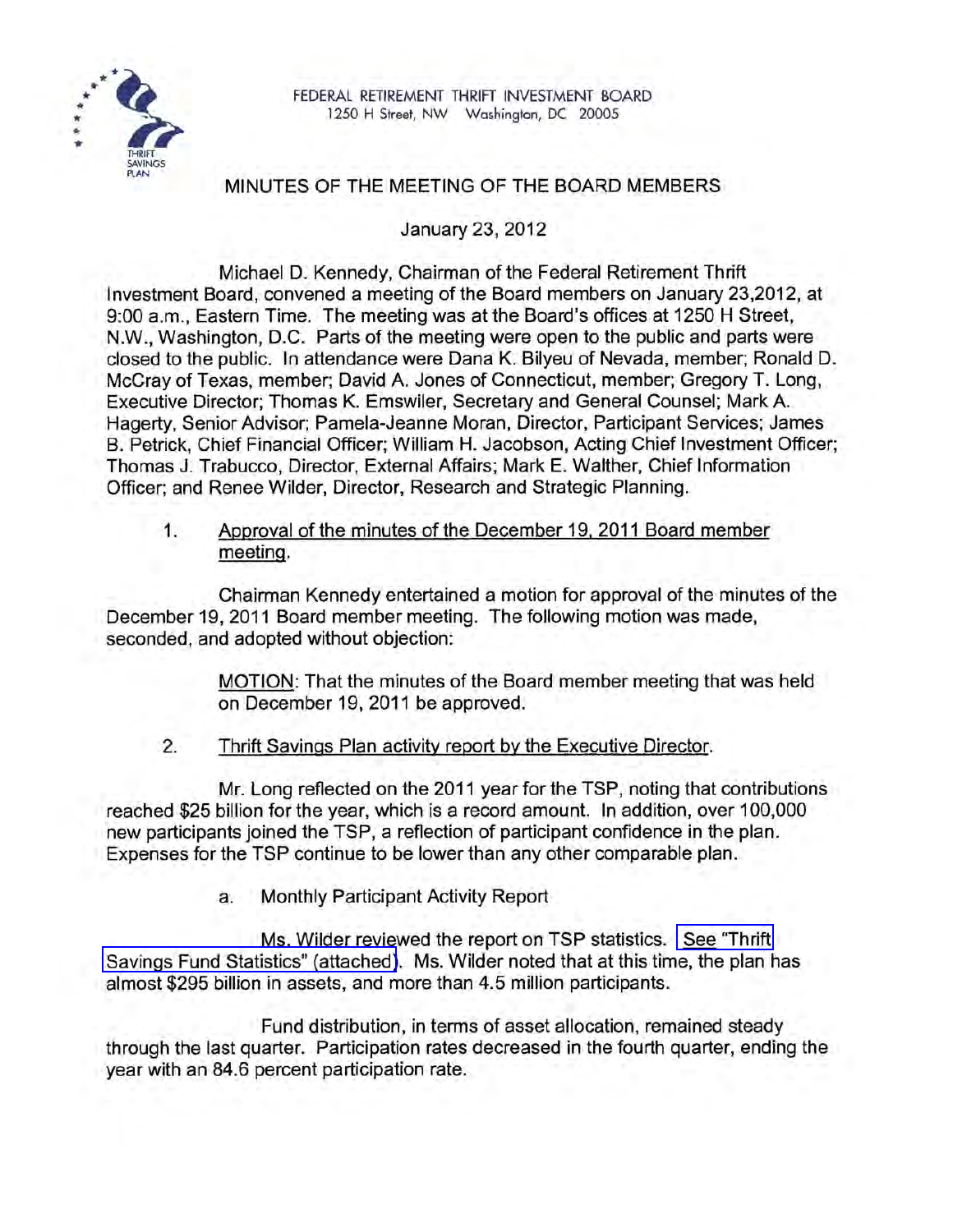Ms. Wilder explained that the participation rate is affected most significantly by the number of Federal employees separating from Government service. In December the number of employees separating from Government service, including retirements, rose to over 65% of November's separation numbers. As the end of the year approaches, participants are reaching the contribution limit and are unable to make contributions for the rest of the year, and not receiving matching contributions as a result. A third factor contributing to the decrease in participation rates is a rise in hardship and age-based withdrawals. Ms. Wilder noted a 5.8 percent increase in 2011 in the number of hardship withdrawals compared to 2010.

## a. Legislative Report

Mr. Trabucco reported on developments related to the debt suspension period. There is a statutory limit on the amount of debt that the U.S. Government can issue. Since the TSP's existence, the government has approached that limit 30 times. On 12 of those occasions, the limit was not raised prior to reaching the debt limit, and the Secretary of the Treasury was unable to issue anymore debt until it was eventually raised. In 1987, the Agency asked Congress for legislation that guarantees that earnings will be paid on investments when securities are not issued. Consequently, even though securities are not being issued, interest continues to be paid and loans and withdrawals are unaffected. The Agency continues to operate as usual during this debt-issuance suspension period.

c. Monthly Investment Performance Report

Mr. Jacobson reviewed the fund performance memorandum, entitled ["December 2011 Performance Review -](www.frtib.gov/pdf/minutes/MM-2012Jan-Att2.pdf) G, F, C, S, I, and L Funds" (attached). On the first page, he noted that what appears to be 8 basis points of Tracking Error in the Fixed Income Fund is a reversal of the positive error from the previous month. In the International Fund, the fair value adjustment that occurred the last day of November was reversed in December. For the year, the I Fund outperformed its index by 35 basis points, which is primarily attributable to tax effects. The Small Cap Fund also outperformed its index by 35 basis points, which was a result of the optimization process.

Trading costs were mostly normal for the month. The I Fund costs were higher than average for the year, but not abnormal.

The G Fund rate for the month was 1.5 percent. Board member Jones asked if there was an average maturity of G Fund debt, and suggested adding that calculation to the report. Mr. Jacobson agreed and said that it will also be updated in the TSP's Fund Information Sheet, which is distributed to participants.

The month-to-date return for the Fixed Income Fund was 0.3 basis points. The Large Cap Fund is up 4.1 percent, the Small Cap Fund is up 5.6 percent, and the International Fund is up 3 percent month-to-date.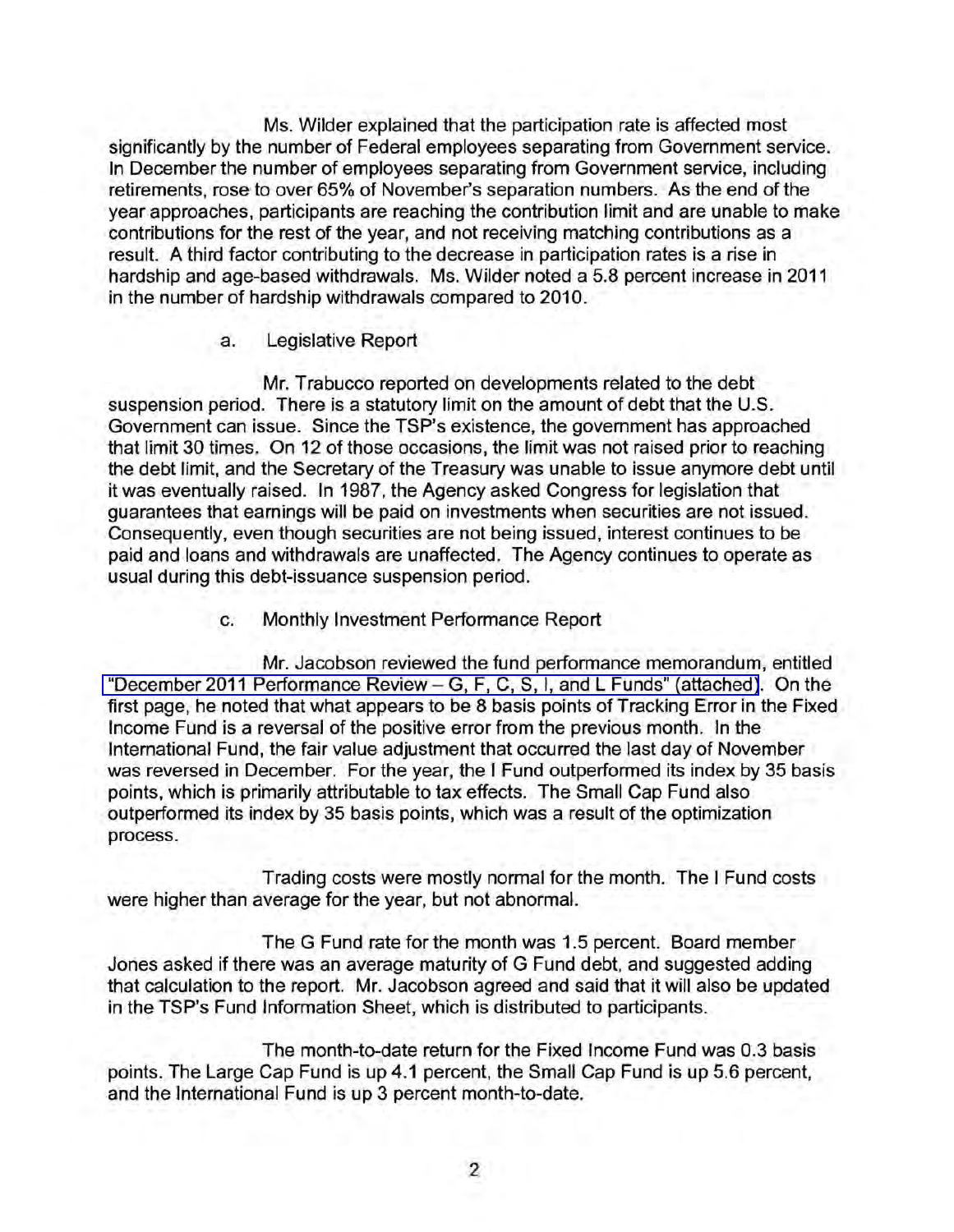Lifecycle Funds continue to perform as expected, earning moderate returns. Interfund transfers were the highest they have been since 2008. Mr. Jacobson recommended that the Investment Policies of the G, F, C, S, and I Funds be continued.

The members then revisited the Board's investment policy and made, seconded, and adopted the following resolution by unanimous vote:

#### RESOLUTION

WHEREAS the Federal Employees' Retirement System Act of 1986, as amended (5 U.S.C. § 8401 et seq.) provides that the Board members shall establish policies for the investment and management of the Thrift Savings Fund (5 U.S.C. § 8472(f)(1) and  $(2)$ ; and

WHEREAS the Board members at this meeting have reviewed the investment performance and investment policies of the Government Securities Investment Fund, the Fixed Income Index Investment Fund, the Common Stock Index Investment Fund, the Small Capitalization Stock Index Investment Fund, and the International Stock Index Investment Fund; and

WHEREAS the Board members are satisfied with the investment performance and investment policies of these Funds;

NOW THEREFORE BE IT RESOLVED that the current investment policies for the Government Securities Investment Fund, the Fixed Income Index Investment Fund, the Common Stock Index Investment Fund, the Small Capitalization Stock Index Investment Fund, and the International Stock Index Investment Fund are affirmed without change.

#### d. Vendor Financial Status Report

Mr. Petrick noted that Sungard has been added to the list of vendors whose financial records are tracked by the Agency. [See "Quarterly Financial](www.frtib.gov/pdf/minutes/MM-2012Jan-Att3.pdf)  [Assessment of TSP's Primary Vendors January 2012" \(attached\)](www.frtib.gov/pdf/minutes/MM-2012Jan-Att3.pdf). Mr. Petrick explained that Sungard is a privately held company, but he examined their financial data filed with the SEC. He noted that they are a leading provider of the type of software vital to the operations of the Agency's system, but they have shown losses for the last two years. Mr. Petrick finds nothing in their operations that should cause concem, but because they've shown a loss the Agency will continue to monitor their financial situation.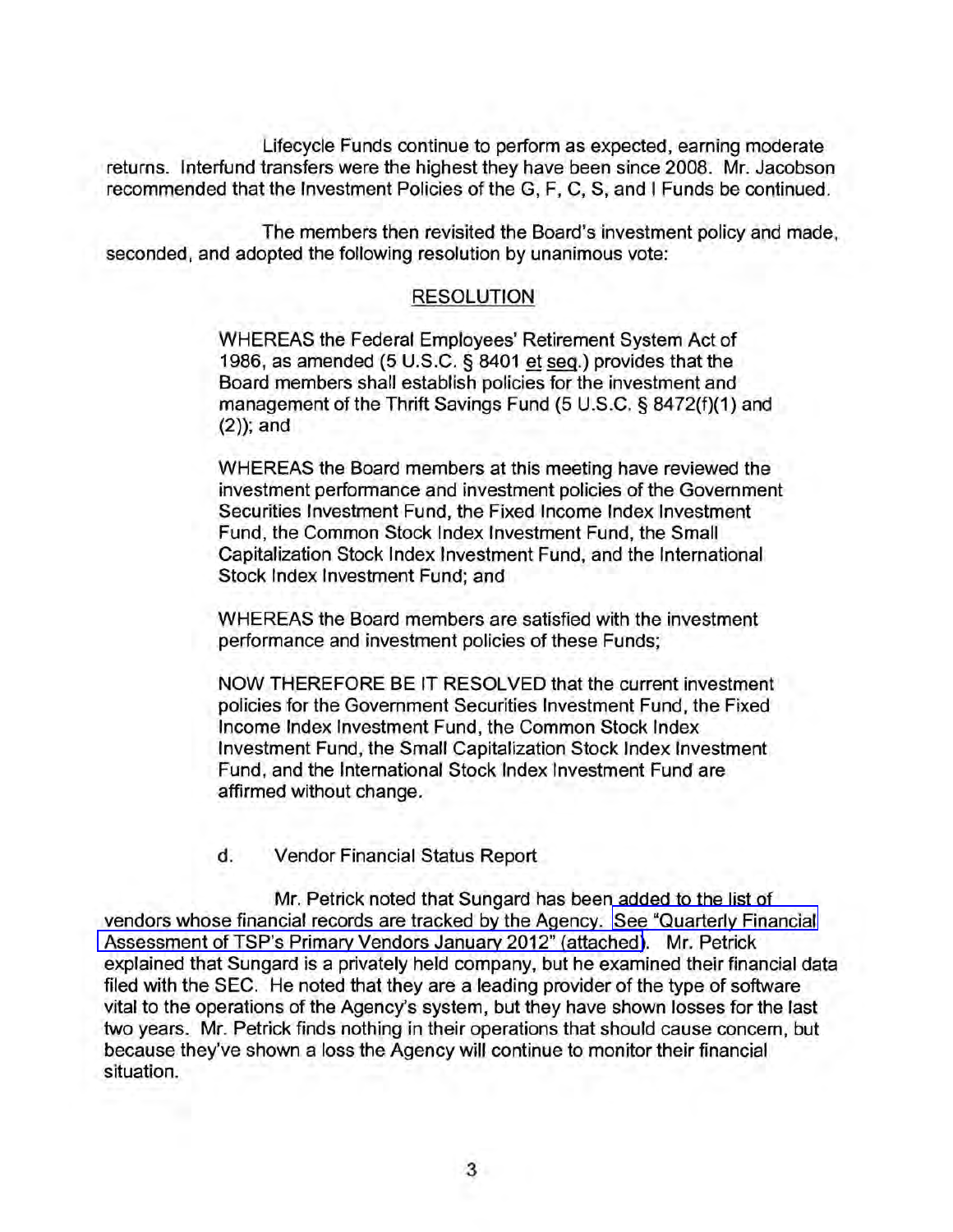Mr. Petrick also informed the Board that the Agency's annuity provider, MetLife, has recently been in the news due to a number of lawsuits alleging that they have not used up-to-date death benefits when calculating death benefit payments. Because of this, Mr. Petrick and Ms. Moran investigated and confirmed that MetLife is using up-to-date tables for TSP annuitants.

#### e. Annual Administrative Expenses Report

Mr. Petrick reviewed the expenses for the year. [See "Gross and](www.frtib.gov/pdf/minutes/MM-2012Jan-Att4.pdf)  [Net Expenses" \(attached\).](www.frtib.gov/pdf/minutes/MM-2012Jan-Att4.pdf) Mr. Petrick noted the way that forfeitures reduce the expenses of the Agency, and reviewed the bases for forfeitures for the Board members. In particular he highlighted FERCCA forfeitures, which occur when an employee is mistakenly classified as a FERS employee instead of a CSRS employee. If that mistake is not corrected within a certain time period and the employee chooses to be reclassified as CSRS, the contributions made to the TSP by the participant's employing agency are forfeited. Mr. Long pointed out that this process is important to share with the Board and participants because if FERCCA correction numbers start to meaningfully shrink, the expenses charged to the participants could be impacted.

Mr. Long noted that the Agency's budget has increased over the last several years, and pointed to significantly more assets, a more stable and secure infrastructure, improvements in Web functions for participants and automatic contributions, auto enrollment, and the upcoming Roth function as contributing factors.

## 3. [Audit Process Report](www.frtib.gov/pdf/minutes/MM-2012Jan-Att5.pdf)

Mr. Long introduced the Agency's Comptroller, Anne Beemer. Ms. Beemer reminded the Board that the Agency is responsible for nearly \$300 billion worth of resources and retirement for 4.5 million people. Consequently, audits are critically important. Ms. Beemer informed the Board members that the Federal Retirement Thrift Investment Board is one of the most extensively audited Federal agencies. The Agency is subject to three types of audits: (1) an annual financial audit of the Thrift Savings Fund, (2) performance audits for various programs and critical processes, and (3) ad hoc audits that are generally requested by Congressional Members or Congressional committees.

The Agency is required by statute to have an annual audit of its financial statements. The annual audit of financial audits is currently performed by Clifton Larson Allen, formerly Clifton Gunderson. The Agency's contract with Clifton Larson Allen is a three year contract with two option years. The contract is currently in its first option year. Ms. Beemer informed the Board that Clifton Larson Allen is on the premises as the Board meeting occurs performing its financial audit of the statements for December 31,2011, compared with December 31, 2010.

Mr. McCray inquired about Clifton Gunderson's organizational change. Ms. Beemer explained that Clifton Gunderson merged with Larson Allen. Ms. Bilyeu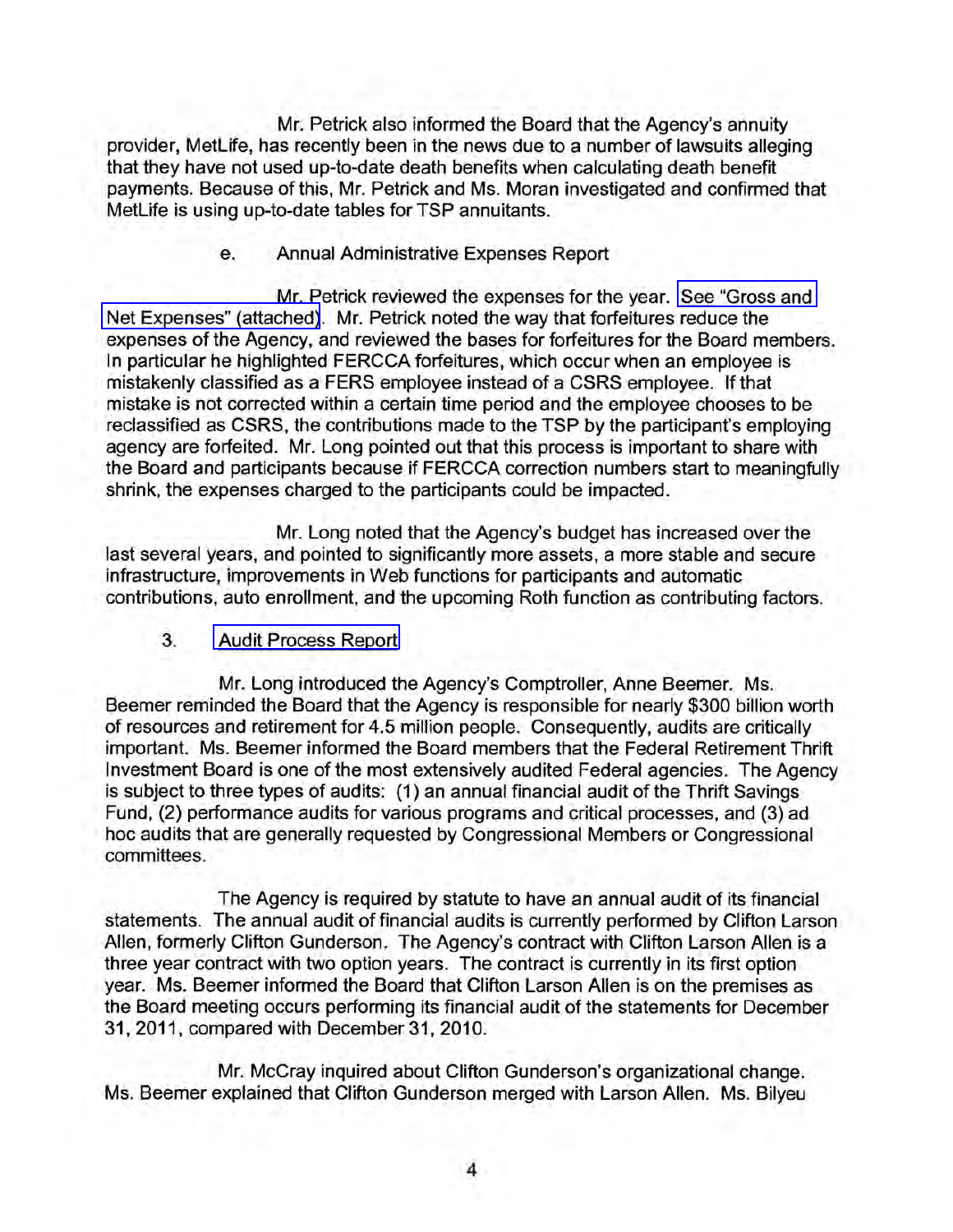added that Clifton Gunderson, which operated primarily on the east coast, and Larson Allen, which operated primarily on the west coast, are trying to gain more national coverage. Ms. Beemer explained that the merger nearly doubled the auditor's size.

Ms. Beemer informed the Board that the results of Clifton Larson Allen's audit will be presented to the Board in April. She was very happy to report that the Agency has received an unqualified opinion of its financial statements every year since the inception of the Thrift Savings Plan. She also informed the Board that Clifton Larson Allen does a mid-year review of the Agency's June  $30<sup>th</sup>$  statement, and that is usually presented to the Board at the October meeting.

Ms. Beemer explained that the Department of Labor is required by statute to conduct performahce audits of the Thrift Savings Plan. The Department of Labor has contracted with KPMG to perform these audits since the inception of the Thrift Savings Plan. KPMG's audit generally looks for fundamental recommendations and recommendations that will improve the efficiency and effectiveness of the Agency's operations and procedures. The Department of Labor generally meets with the Board at the February meeting to discuss upcoming audits and to review prior-year recommendations. Mr. Long interrupted to introduce a representative from the Department of Labor, Mr. Bill Bailey. He pointed out that Mr. Bailey attends every Board meeting.

Mr. Jones asked whether the Department of Labor bears the cost of the audit. Ms. Beemer explained that the Department of Labor is required by statute to conduct, oversee, and bear the cost of the audit. She then explained the Department of Labor's audit process.

At the beginning of each fiscal year, Agency staff, the Department of Labor, and the audit contractors hold an entrance conference to discuss the audits for the upcoming year and to devise a preliminary schedule for conducting those audits. During the entrance conference, the Department of Labor and Agency staff discuss the purview of a particular audit, the audit objectives, the scope of the audit, and the logistics of accomplishing the audit. The auditors give the Agency a Prepared By Client list, also known as a PBC list, which is used to track the auditor's requests and the Agency's responses to those requests. A start time for field work is also established during the entrance conference.

The field work for a particular audit can vary by the subject of the audit  $$ whether it is a full scope review, limited scope review, or a special project. Various members of the Agency staff and contractor staff will be interviewed and will be responsible for responding to particular PBC items. Items can include policies, procedures, flow charts, data sets, interviews with subject matter experts, and "walkthroughs" of procedures.

. Following the field work for a particular audit is a reporting phase. The first stage of the reporting phase consists of an Exit Conference during which the auditors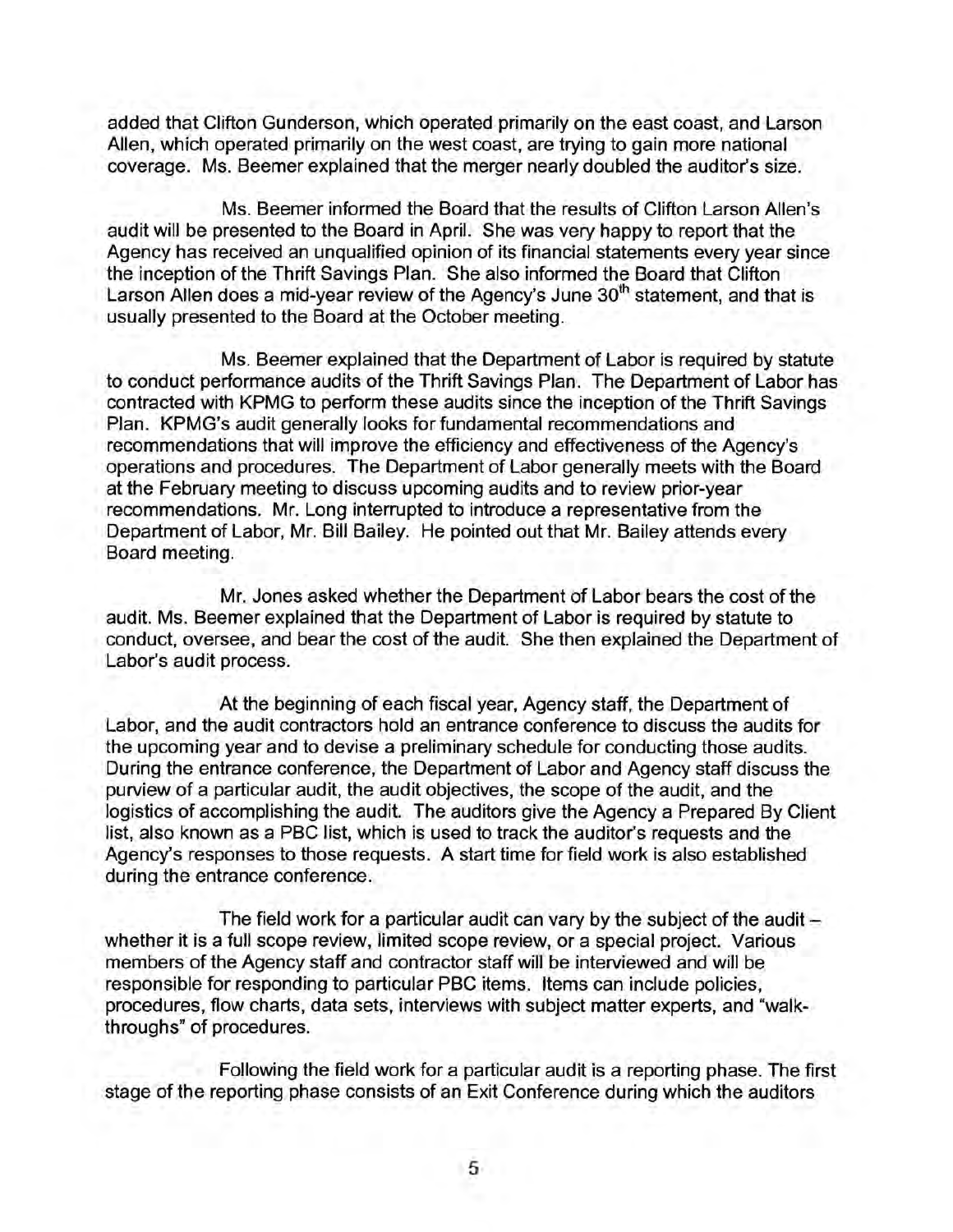will present a draft Section III of the report, which sets forth the auditor's potential findings and recommendations. The Exit Conference is followed by an informal report to which the Agency has 30 days to respond. During the informal report stage, the Agency provides general comments to correct or clarify text and to resolve any potential misunderstandings regarding the purpose of the recommendations. The informal report stage is followed by a formal report stage. During the formal report stage, the Agency will respond to the recommendations that are in the report. The Department of Labor will then publish the report, including the Agency's responses to the recommendations, as part of the printed report. The final report is presented to the Board at the Board meeting following its completion.

Ms. Beemer explained that the Agency also has ad hoc audits which are generally requested by Congressional Members or Congressional committees and are conducted by the Government Accountability Office (GAO), an independent agency in the legislative branch. The process for ad hoc audits is similar to the process for Department of Labor audits.

Ms. Beemer briefly discussed a report of an ad hoc audit of the Agency's annuity operations. This was primarily an audit of how MetLife conducts the TSP annuity program. The report contained one recommendation. The recommendation, which was directed to MetLife, pertained to the speed at which MetLife recognized a deceased participant. MetLife has already taken corrective action on this recommendation.

Ms. Bilyeu asked if the Agency has an internal risk assessment program in which Agency staff can identify areas that might need to be audited before they are formally audited. Mr. Long explained that the Agency created a cross-functional risk mitigation team three years ago. However, the individuals on the team are resource constrained. He further explained that he intends to seek additional personnel for an internal risk management function during budget discussions in May. Ms. Beemer informed that Board that the risk mitigation team recently provided some recommendations on the Agency's manual disbursement process and that the Agency is beginning to conduct an in-house review of controls related to securities lending activity. Mr. McCray added that he would like to have further discussions about the Agency's internal audit function.

Ms. Beemer spoke briefly about OMB Circular A-123. She explained that OMB Circular A-123 is the government equivalent to Sarbanes-Oxley. Mr. McCray asked if any of the external auditors are involved in a review of internal controls. Ms. Beemer explained that Clifton Larson Allen looks at controls as it relates to the financial statement, but they do not do a formal review of internal controls. Clifton Larson Allen also does an IT security review as part of its financials audit. Mr. McCray asked more specifically whether Clifton Larson Allen gives the Agency an opinion on internal control of financial reporting. Mr. Petrick explained that, although Clifton Larson Allen looks at internal controls in order to opine on the financial statements, they do not give a separate opinion on internal controls.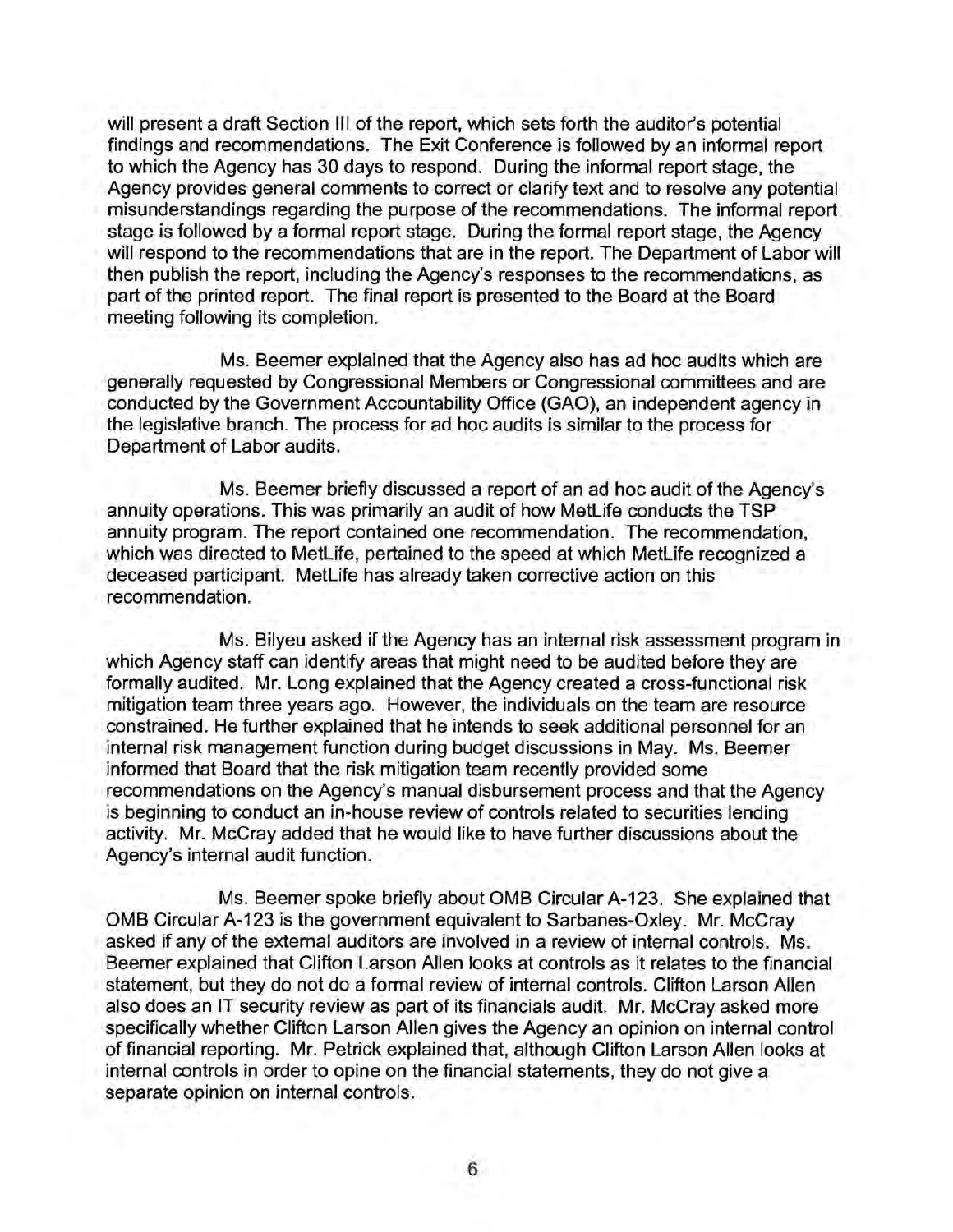Ms. Bilyeu asked if the Agency does a periodic four or five year internal control review. Mr. Long explained that the Agency explored the possibility of periodic internal controls reviews about three years ago. He explained that it was going to be a significant expenditure and, at that point in time, the Board elected not to pursue it. He added that he would be happy to revisit this idea.

Mr. Kennedy explained that, since the Agency has such a small Board, it does not have a separate audit committee. He then asked whether the Board has ever met alone in executive session with the external auditors. Ms. Beemer explained that, to the best of her knowledge, the Board members have never met alone with the auditors. She added, however, that the auditors and the Agency staff would certainly welcome that. Mr. Petrick explained that the Agency's auditors are regularly reminded that they may bypass Agency staff and go directly to the Board if at any time they have findings that they want to bring directly to the Board. Mr. Long added that the Board members are welcome and encouraged to communicate directly with the auditors.

Mr. Long and Mr. Emswiler reminded the Board that the Sunshine Act requires Board decisions to be made in a public meeting. But Mr. Emswiler further explained that the Sunshine Act would not prohibit information-gathering. At this point, Mr. Emswiler distributed a memorandum explaining the requirements of the Sunshine Act (attached).

Ms. Bilyeu inquired about the notice provisions of [the Sunshine Act.](www.frtib.gov/pdf/minutes/MM-2012Jan-Att6.pdf) Mr. Emswiler explained that the Board Secretary must publish a notice in the Federal Register seven days in advance of the meeting. The notice includes the agenda for the meeting and, if there are items to be discussed in executive session, it will enumerate the general topic of those items. Mr. McCray asked if the Agency must provide a conference number to the public when the Board has a telephonic meeting. Mr. Emswiler explained that members of the public and the press can listen to telephonic Board meetings from the Board room. Mr. Long added that the Agency works hard to be an open book and that, in turn, translates into trust from participants and the community at large.

## 4. Scheduling and Other Miscellaneous Items

Mr. Long noted that the Board has not previously established firm ending times for Board meetings. However, he gathered during informal discussions with Board members that it may be helpful to do so now for scheduling purposes. He proposed to end all Board meetings by not later than 1 :00 p.m. He also noted that the November meeting, which is currently scheduled on the Monday following Thanksgiving weekend may need to be rescheduled and that the March meeting will likely occur at the Board's new office at 77K Street. Mr. Kennedy asked Mr. Long to reschedule Ms. Wilder's strategic planning presentation to a date on which the Board can meet in person. Mr. Long agreed that Ms. Wilder's strategic planning presentation should be